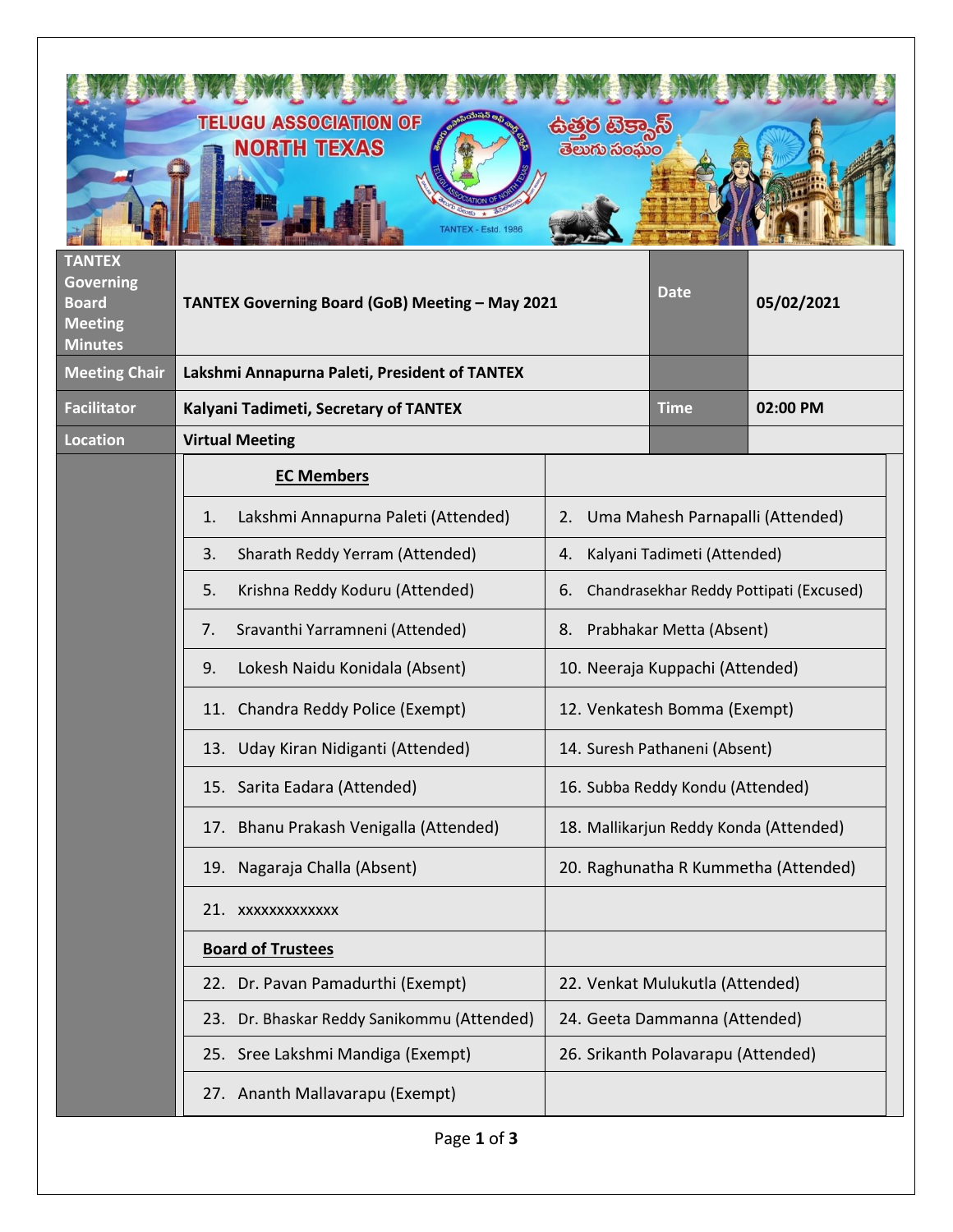| <b>Key Points Discussed</b> |                                                                    |                                                                                                                                                                                                                                                                                                                                                                                                                                                                                                                                                                                                                                                                                                                                                                                                                                                                                                                                                                                                                                                                                         |  |  |  |  |  |  |
|-----------------------------|--------------------------------------------------------------------|-----------------------------------------------------------------------------------------------------------------------------------------------------------------------------------------------------------------------------------------------------------------------------------------------------------------------------------------------------------------------------------------------------------------------------------------------------------------------------------------------------------------------------------------------------------------------------------------------------------------------------------------------------------------------------------------------------------------------------------------------------------------------------------------------------------------------------------------------------------------------------------------------------------------------------------------------------------------------------------------------------------------------------------------------------------------------------------------|--|--|--|--|--|--|
| No.                         | <b>Agenda Items</b>                                                | <b>Meeting Highlights</b>                                                                                                                                                                                                                                                                                                                                                                                                                                                                                                                                                                                                                                                                                                                                                                                                                                                                                                                                                                                                                                                               |  |  |  |  |  |  |
| $\mathbf{1}$                | <b>Previous EC meeting</b><br>minutes: Review &<br><b>Approval</b> | After ensuring the attendee's quorum is reached, GoB meeting started at<br>02:20 PM.<br>Observed both February and April month's meeting minutes points were<br>$\bullet$<br>updated differently from the meeting that happened. Secretary, Kalyani<br>Tadimeti was asked to share the meeting minutes documented by her to the<br>GoB one more time. Venkat Mulukutla mentioned, there should be no<br>assumptions only the actual discussion points have to be documented.                                                                                                                                                                                                                                                                                                                                                                                                                                                                                                                                                                                                            |  |  |  |  |  |  |
| $\overline{2}$              | <b>President's Report</b>                                          | President, Lakshmi Annapurna Paleti mentioned that the Blood donation drive<br>٠<br>was successful event and thanked Krishna Koduru for his help and Uday<br>Nidiganti and Sarita Eadara for coordinating the logistics. Specifically, for<br>Venkat Mulukutla, Krishna Koduru, Uday Nidiganti, Sarita Eadara and<br>Chandra Pottipati for donating blood.<br>Filling up the position of Joint-Secretary - President requested the EC<br>$\bullet$<br>members for their interest and finally Sarita Eadara was elected by the GoB to<br>fill the position as Joint Secretary for the remaining period (8 Months) after<br>the previous Joint Secretary's resignation.<br>Accepted two other pending resignations of Venkat Bomma and Chandra<br>$\bullet$<br>Reddy Police - Bhanu Prakash Venigalla proposed and Sarita Eadara seconded,<br>and the Resignations have been accepted on May $2^{nd}$ , 2021.<br>Team suggested to fill up the three resigned Executive Committee members<br>$\bullet$<br>positions through regular process Announcement in the e-news to be<br>included. |  |  |  |  |  |  |
| 3                           | <b>Treasurer's Report</b>                                          | <b>Update from Treasurer Chandra Pottipati</b><br>Business Advantage Checking Account - \$6,831.74<br>Savings Account - \$ 258,779.43<br>Business Investment account - \$ 2,862.04<br>PayPal - \$19.46                                                                                                                                                                                                                                                                                                                                                                                                                                                                                                                                                                                                                                                                                                                                                                                                                                                                                  |  |  |  |  |  |  |
| 4                           | <b>Upcoming Events</b>                                             | Mother's Day – Planned to have a virtual event on May $9^{th}$ , 2021, and requested<br>the team members to be part of this<br>NNTV- Working to line up guests NNTV Annual Anniversary along with<br>Committee chair Neerja Kuppachi<br>Father's Day - June 20 <sup>th</sup> , 2021 - Looking for ideas and suggestions from the<br>team Members, accordingly we can design the flyer and circulate.<br>COVID-19 Relief fund - Accumulate funds to buy Oxygen concentrators and send<br>$\bullet$<br>them to both AP and Telangana States. The team agreed on this unanimously<br>and suggested depending on how much we raise, we can send some funds to<br>Prime Minister Relief too.<br>Sreekanth Polavarapu suggested some thoughts and he is going to help in<br>$\bullet$<br>finding the oxygen Concentrators trading company information.                                                                                                                                                                                                                                        |  |  |  |  |  |  |
|                             | Page 2 of 3                                                        |                                                                                                                                                                                                                                                                                                                                                                                                                                                                                                                                                                                                                                                                                                                                                                                                                                                                                                                                                                                                                                                                                         |  |  |  |  |  |  |